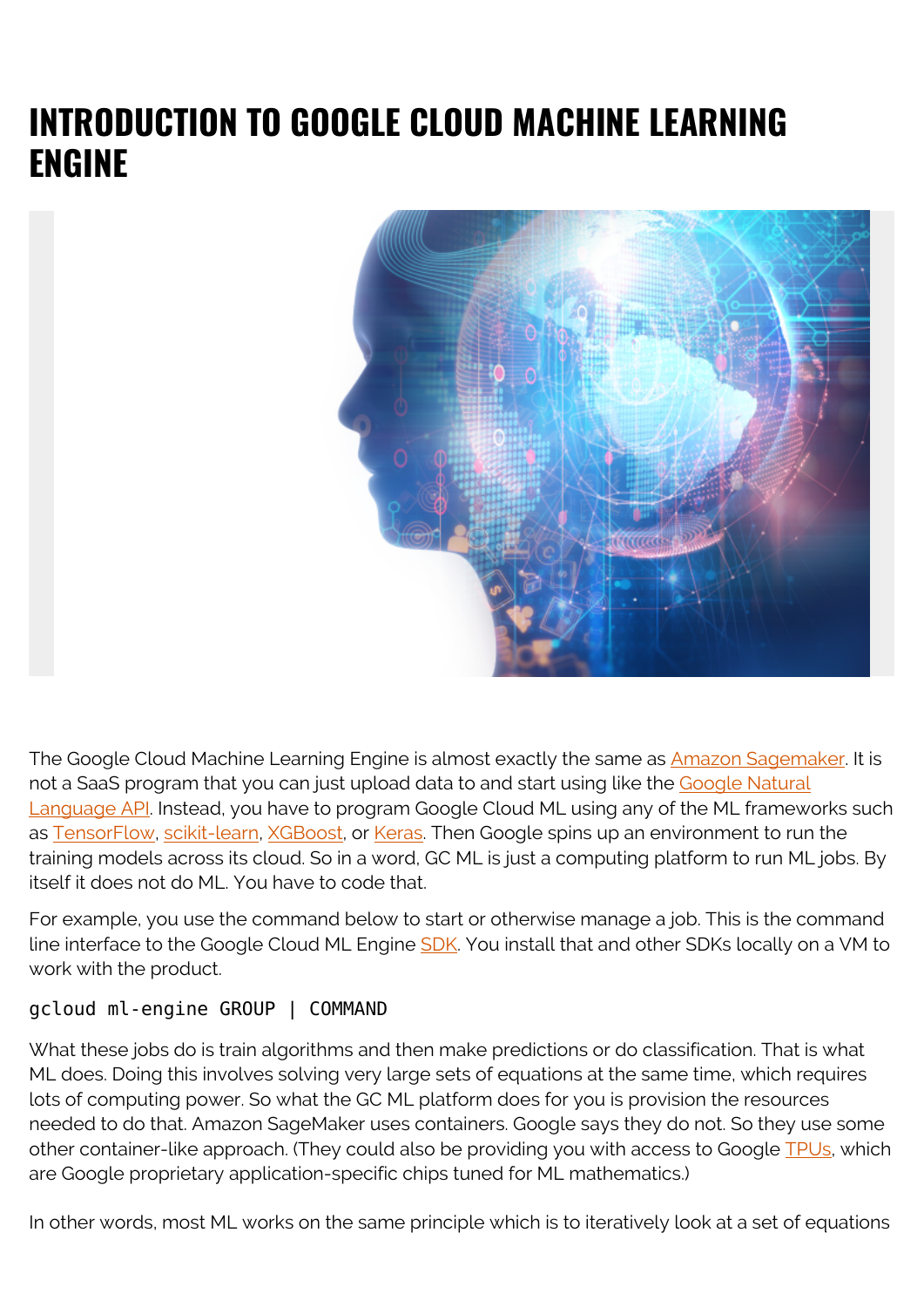and then try different coefficients to minimize the error using some loss function. This requires multiplying n-dimensional matrices which is a problem that lends itself well to running across a cloud. This is because such a problem can be divided into smaller pieces.

GC ML creates this cloud on-the-fly for you. So you do not have to set up virtual machines and containers ahead of time by yourself. That is the value that it delivers.

It can take some time, sometimes hours or even days, to train a neural network or other ML problem. But once saved that data model be used to do classification or make predictions. So you do not have to run that large training job again.

Google even says it will let you import training models created on other platforms. I did not look at that part but presumably that must let you import, for example, training models saved as Hadoop Parquet files on another cloud.

#### **Getting Started**

To get started with the product you can walk through [this tutorial](https://cloud.google.com/ml-engine/docs/tensorflow/getting-started-training-prediction) by Google.

This example is Python code using TensorFlow. To use it you:

- provision a Google Cloud virtual machine (so you can have some place to write the code).
- install the Google Cloud SDKs.
- create a model in the Google Cloud ML console.
- run the gcloud ml-engine command (shown below) to kick off the job.
- inspect the output.

For example, the console looks like this: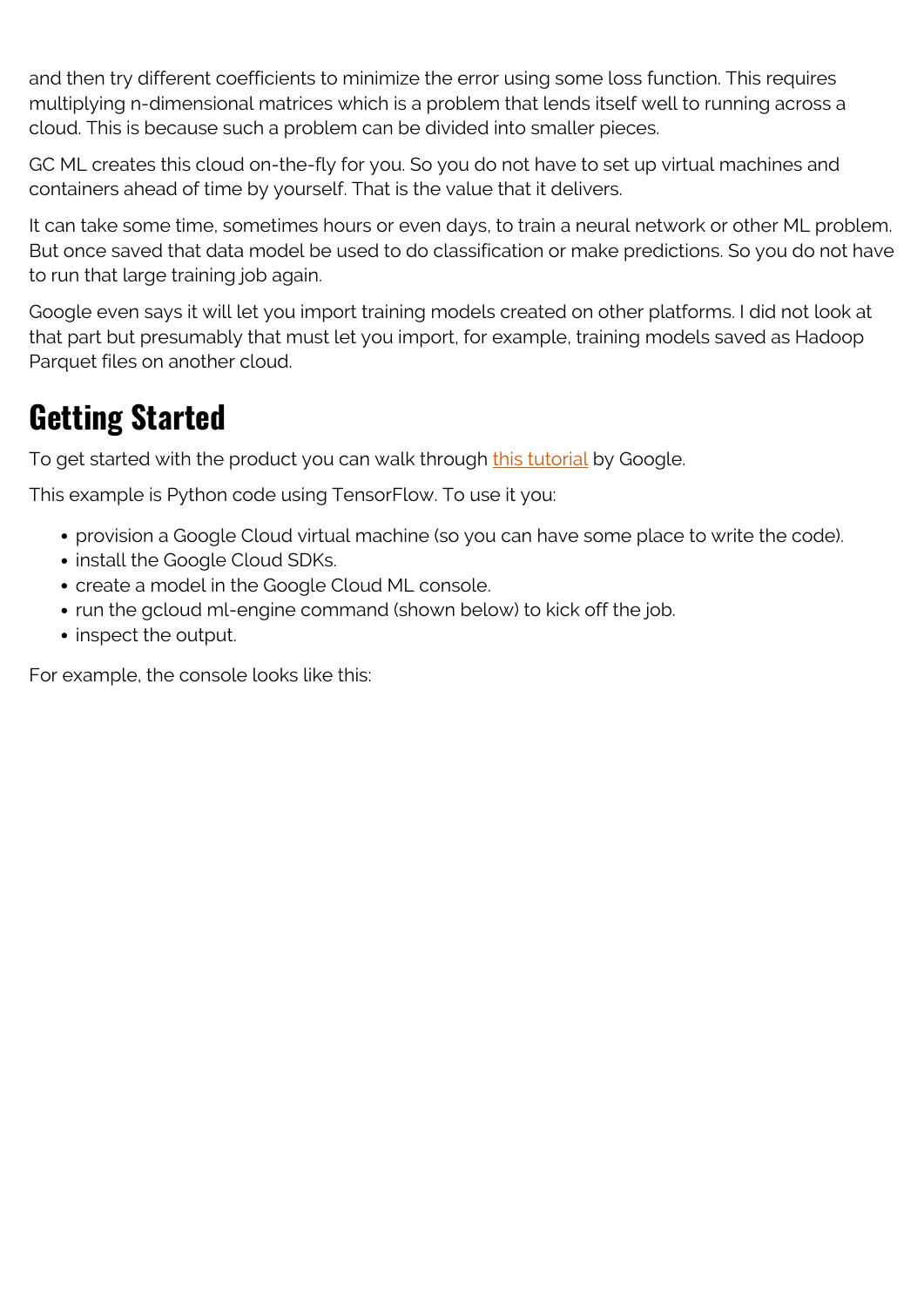| $\equiv$                           | Google Cloud Platform : Google ML +                                                                                                                                                                                                                                                                                | Q    |
|------------------------------------|--------------------------------------------------------------------------------------------------------------------------------------------------------------------------------------------------------------------------------------------------------------------------------------------------------------------|------|
|                                    | <b>Settings</b><br><b>EX MOVE</b><br>SHUT DOWN                                                                                                                                                                                                                                                                     |      |
| <u>+2</u><br>$\boldsymbol{\Theta}$ | Project name<br>Google ML                                                                                                                                                                                                                                                                                          | SAVE |
| Ü                                  | Project ID<br>nth-aggregator-202815                                                                                                                                                                                                                                                                                |      |
| 옐<br>ዔ                             | Project number:<br>370327156871                                                                                                                                                                                                                                                                                    |      |
| 0                                  |                                                                                                                                                                                                                                                                                                                    |      |
| ۰<br>0                             | Location<br>walkerrowe.com                                                                                                                                                                                                                                                                                         |      |
| 霊<br>≞                             |                                                                                                                                                                                                                                                                                                                    |      |
|                                    | submit a job like this:                                                                                                                                                                                                                                                                                            | You  |
| $-- \lambda$                       | gcloud ml-engine jobs submit training \$JOB_NAME \<br>--job-dir \$OUTPUT PATH<br>$-$ -runtime-version 1.4 \<br>--module-name trainer.task \<br>--package-path trainer/ \<br>$-$ -region \$REGION \<br>--train-files \$TRAIN_DATA \<br>--eval-files \$EVAL_DATA \<br>$-$ train-steps 1000 \<br>$-$ eval-steps 100 \ |      |

```
--verbosity DEBUG
```
This command-line approach is different from Amazon SageMaker which uses a graphical interface.

# **Pricing**

Google Cloud ML is not free. However, when you first sign up you get \$300 credit that is good for 1 year. Contrast that with Amazon, where you start incurring charges right away. Charges from both companies coming from the provisioning of virtual machines and containers needed to run the ML jobs. So they do not charge you as you write code. They just charge you when you run it.